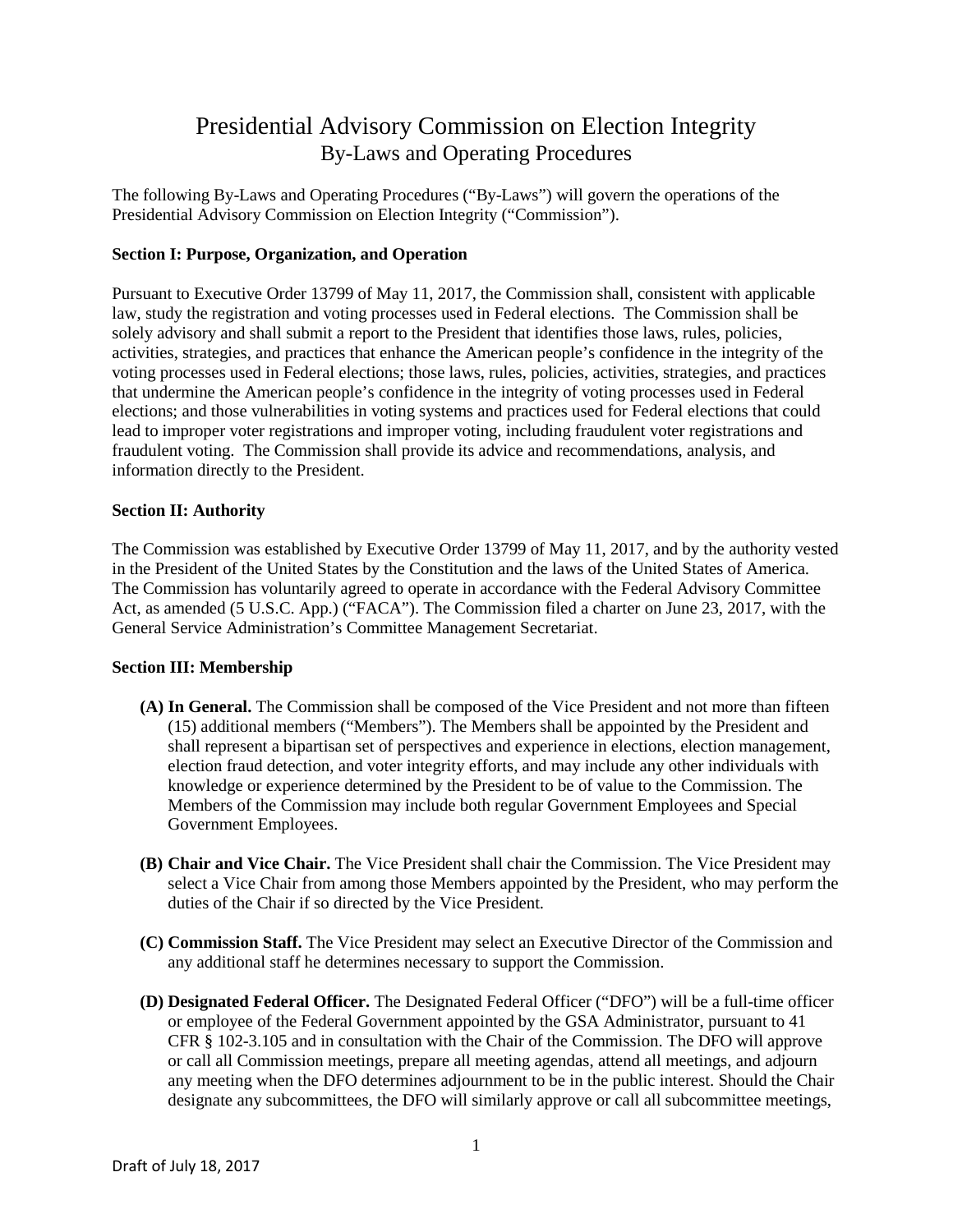prepare all subcommittee meeting agendas, attend all subcommittee meetings, and adjourn any subcommittee meeting when the DFO determines adjournment to be in the public interest. In the DFO's discretion, the DFO may utilize other Federal employees as support staff to assist the DFO in fulfilling these responsibilities.

#### **Section IV: Meetings**

- **(A) In General.** The Commission shall meet as frequently as needed and called and approved by the DFO. The Chair will preside at all Commission meetings, unless the Chair directs the Vice Chair to perform the duties of the Chair. Members who cannot attend meetings in person may participate by means of conference telephone or similar communications equipment if all Members can hear one another at the same time and members of the public entitled to hear them can do so. A Member who participates by such means will be counted as present for purposes of a quorum, and the Member may participate in any votes and other business as if the Member were physically present at the meeting.
- **(B) Notice**. A notice of each Commission meeting will be published in the Federal Register at least 15 calendar days before the meeting, except in exceptional circumstances. The notice will include (1) the name of the Commission; (2) the time, date, place, and purpose of the meeting; (3) a summary of the agenda, and/or topics to be discussed; (4) a statement as to whether all or part of the meeting is open to the public and, if any part is closed, a statement as to why, citing the specific exemption(s) of the Government in the Sunshine Act (5 U.S.C.  $\S$  552b(c)) ("GISA") as the basis for closure; and (5) the name and telephone number of the DFO or other official who may be contacted for additional information concerning the meeting.
- **(C) Agenda.** The Chair or, at the Chair's direction, the Vice Chair, shall establish the agenda for all Commission meetings. The DFO will prepare and distribute the agenda to the Members before each meeting and will make available copies of the agenda to members of the public. Items for the agenda may be submitted to the Chair by any Member. Items may also be suggested by any member of the public.
- **(D) Quorum.** Commission meetings will be held only when a quorum is present. For this purpose, a quorum is defined as a simple majority of the Members (including the Chair) then serving on the Commission.
- **(E) Open Meetings.** Unless otherwise determined in advance, all Commission meetings will be open to the public either in person as space permits or through electronic means as permitted by FACA and its implementing regulations. Once an open meeting has begun, it will not be closed for any reason. However, if, during the course of an open meeting, matters inappropriate for public disclosure arise during discussion, the Chair shall order such discussion to cease and will schedule the matter for closed session in accordance with FACA. All materials brought before, or presented to, the Commission during the conduct of an open meeting will be made available to the public. All such materials will be made available on the Commission's webpage as soon as practicable.
- **(F) Activities Not Subject to Notice and Open Meeting Requirements**. Consistent with 41 CFR §102-3.160, the following activities of the Commission are excluded from the procedural requirements contained in Sections IV(B) and (E):
	- i. Preparatory work. Meetings of two or more Commission Members or subcommittee Members convened solely to gather information, conduct research, or analyze relevant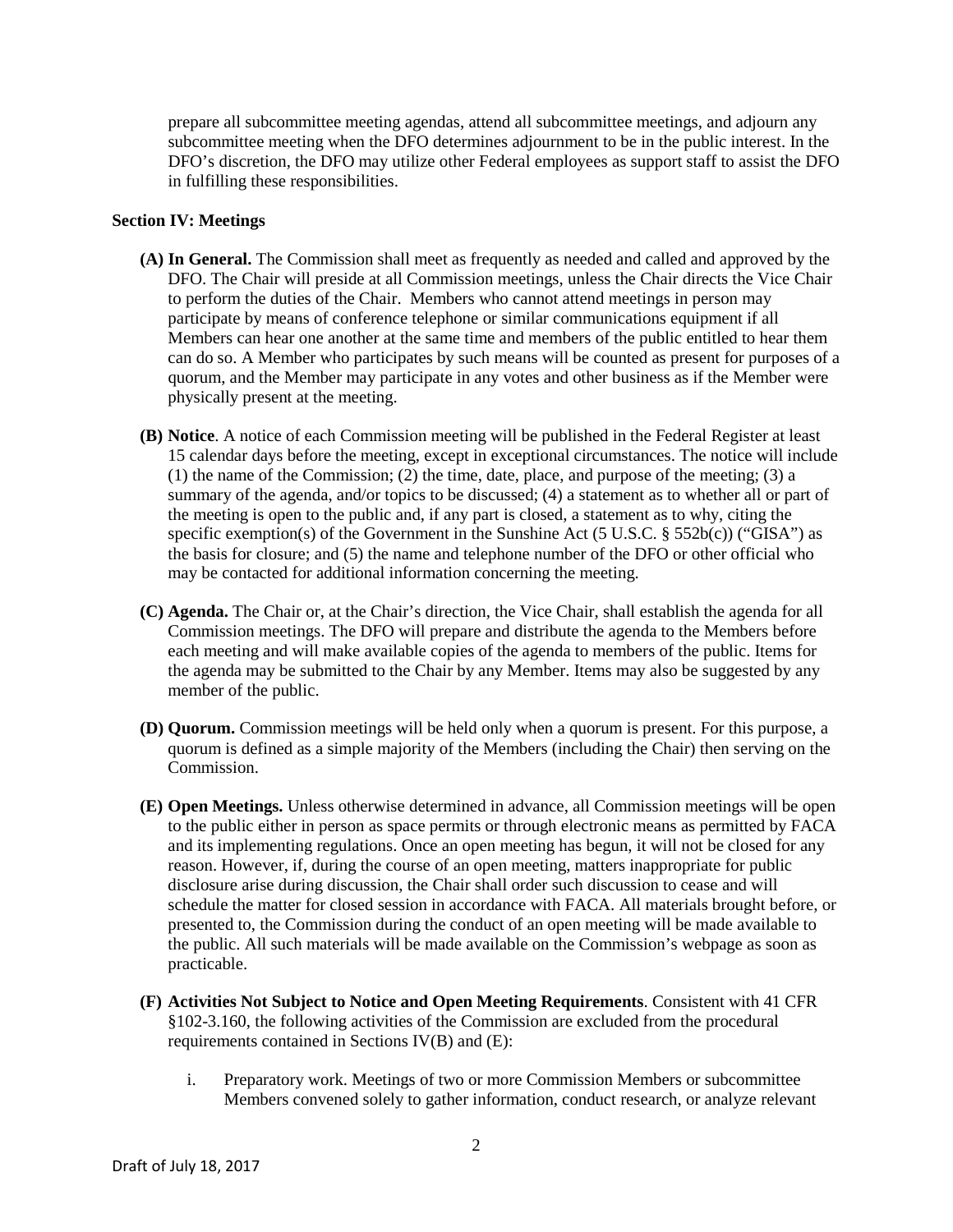issues and facts in preparation for a Commission meeting, or to draft position papers for deliberation by the Commission; and

- ii. Administrative work. Meetings of two or more Commission Members or subcommittee Members convened solely to discuss administrative matters of the Commission or to receive administrative information from a Federal officer or agency.
- **(G) Closed Meetings.** Meetings of the Commission will be closed only in limited circumstances and in accordance with applicable law. Where the DFO has determined in advance that a Commission meeting will disclose matters inappropriate for public disclosure, an advance notice of a closed meeting will be published in the Federal Register in accordance with GISA.
- **(H) Hearings.** The Commission may hold hearings to receive testimony or oral comments, recommendations, and expressions of concern from the public. The Commission may hold hearings at open meetings or in closed session in accordance with the standards in these By-Laws for closing meetings to the public. The Chair may specify reasonable guidelines and procedures for conducting orderly hearings, such as requirements for submitting requests to testify and written testimony in advance and placing limitations on the number of persons who may testify and the duration of their testimony.
- **(I) Minutes.** The DFO will prepare minutes of each meeting, distribute copies to each Member, and ensure that the Chair certifies the accuracy of all minutes within 90 calendar days of the meeting to which they relate. Minutes of open or closed meetings will be available to the public, subject to the withholding of matters which are exempt from disclosure under applicable law. The minutes will include: (1) the time, date, and place of the Commission meeting; (2) a list of the persons who were present at the place of the meeting; (3) an accurate description of each matter discussed and the resolution, if any, made by the Commission regarding such matter; and (4) a copy of each report or other document received, issued, or approved by the Commission at the meeting.
- **(J) Public Comment.** Subject to Section IV(E), members of the public may, at the determination of the Chair, offer oral comment at any meeting open to the public. The Chair may decide in advance to exclude oral public comment during a meeting, in which case the meeting announcement published in the Federal Register will note that oral comment from the public is excluded and will invite written comment as an alternative. Members of the public may submit written statements to the Commission at any time.

#### **Section V: Voting**

- **(A) In General.** When a decision or recommendation of the Commission is required, the Chair shall request or accept a motion for a vote. Any Member, including the Chair, may make a motion for a vote. No second after a proper motion will be required to bring any issue or recommendation to a vote. A quorum must be present when a vote is taken.
- **(B) Voting Eligibility.** Only the Members, including the Chair, may vote on a motion.
- **(C) Voting Procedures.** Votes will ordinarily be taken and tabulated by a show of hands or by voice vote.